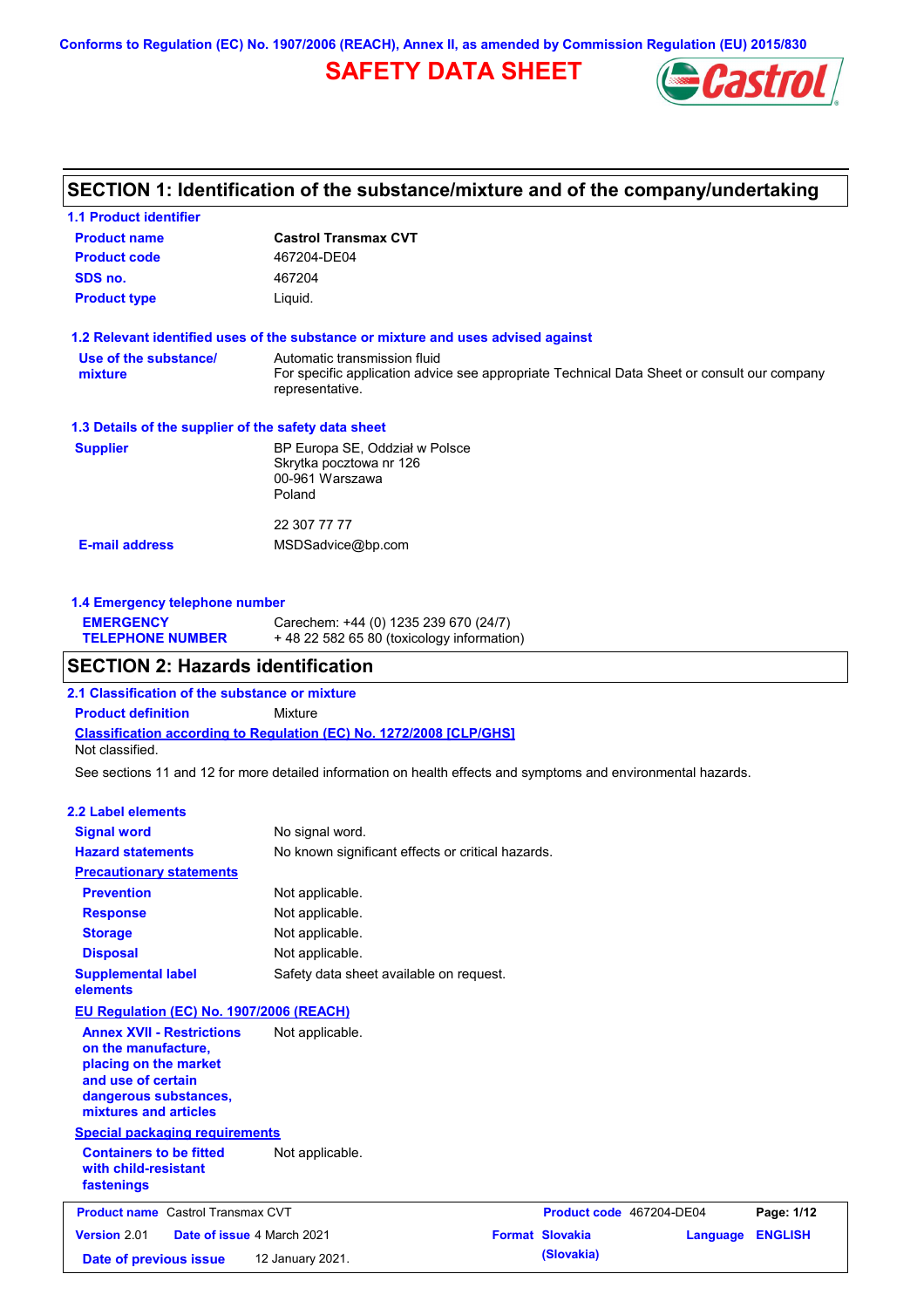## **SECTION 2: Hazards identification**

**Tactile warning of danger** Not applicable.

**2.3 Other hazards**

**assessment**

**Results of PBT and vPvB**  Product does not meet the criteria for PBT or vPvB according to Regulation (EC) No. 1907/2006, Annex XIII. This mixture does not contain any substances that are assessed to be a PBT or a vPvB.

**Product meets the criteria for PBT or vPvB according to Regulation (EC) No. 1907/2006, Annex XIII**

**Other hazards which do** 

Defatting to the skin.

# **not result in classification**

**Product definition**

## **SECTION 3: Composition/information on ingredients**

## **3.2 Mixtures**

**Mixture** 

Highly refined base oil (IP 346 DMSO extract < 3%). Proprietary performance additives.

| <b>Product/ingredient</b><br>name                                                                                                                                                                                                                                       | <b>Identifiers</b>                                                                   | $\frac{9}{6}$ | <b>Regulation (EC) No.</b><br>1272/2008 [CLP] | <b>Type</b> |
|-------------------------------------------------------------------------------------------------------------------------------------------------------------------------------------------------------------------------------------------------------------------------|--------------------------------------------------------------------------------------|---------------|-----------------------------------------------|-------------|
| Distillates (petroleum), hydrotreated<br>light paraffinic                                                                                                                                                                                                               | REACH #: 01-2119487077-29<br>EC: 265-158-7<br>CAS: 64742-55-8<br>Index: 649-468-00-3 | ≥25 - ≤50     | Asp. Tox. 1, H304                             | [1] [2]     |
| Distillates (petroleum), hydrotreated<br>heavy paraffinic                                                                                                                                                                                                               | REACH #: 01-2119484627-25<br>EC: 265-157-1<br>CAS: 64742-54-7<br>Index: 649-467-00-8 | ≥25 - ≤50     | Not classified.                               | $[2]$       |
| 2-Propenoic acid, 2-methyl-, butyl<br>ester, polymer with N-[3-<br>(dimethylamino)propyl]-2-methyl-<br>2-propenamide, dodecyl 2-methyl-<br>2-propenoate, eicosyl 2-methyl-<br>2-propenoate, hexadecyl 2-methyl-<br>2-propenoate and octadecyl 2-methyl-<br>2-propenoate | CAS: 176487-46-0                                                                     | < 10          | Eve Irrit. 2, H319                            | $[1]$       |
| Lubricating oils (petroleum), C15-30,<br>hydrotreated neutral oil-based                                                                                                                                                                                                 | REACH #: 01-2119474878-16<br>EC: 276-737-9<br>CAS: 72623-86-0<br>Index: 649-482-00-X | -≤3           | Asp. Tox. 1, H304                             | [1] [2]     |
| Distillates (petroleum), hydrotreated<br>light paraffinic                                                                                                                                                                                                               | REACH #: 01-2119487077-29<br>EC: 265-158-7<br>CAS: 64742-55-8<br>Index: 649-468-00-3 | -≤3           | Not classified.                               | $[2]$       |

### **See Section 16 for the full text of the H statements declared above.**

### **Type**

[1] Substance classified with a health or environmental hazard

[2] Substance with a workplace exposure limit

[3] Substance meets the criteria for PBT according to Regulation (EC) No. 1907/2006, Annex XIII

[4] Substance meets the criteria for vPvB according to Regulation (EC) No. 1907/2006, Annex XIII

**Date of previous issue (Slovakia)** 12 January 2021.

[5] Substance of equivalent concern

[6] Additional disclosure due to company policy

Occupational exposure limits, if available, are listed in Section 8.

# **SECTION 4: First aid measures**

## **4.1 Description of first aid measures**

| Eye contact         |                                                                                                                                                                                                                                        | In case of contact, immediately flush eyes with plenty of water for at least 15 minutes. Eyelids<br>should be held away from the eyeball to ensure thorough rinsing. Check for and remove any<br>contact lenses. Get medical attention. |                                 |                         |            |
|---------------------|----------------------------------------------------------------------------------------------------------------------------------------------------------------------------------------------------------------------------------------|-----------------------------------------------------------------------------------------------------------------------------------------------------------------------------------------------------------------------------------------|---------------------------------|-------------------------|------------|
| <b>Skin contact</b> | Wash skin thoroughly with soap and water or use recognised skin cleanser. Remove<br>contaminated clothing and shoes. Wash clothing before reuse. Clean shoes thoroughly before<br>reuse. Get medical attention if irritation develops. |                                                                                                                                                                                                                                         |                                 |                         |            |
|                     | <b>Product name</b> Castrol Transmax CVT                                                                                                                                                                                               |                                                                                                                                                                                                                                         | <b>Product code</b> 467204-DE04 |                         | Page: 2/12 |
| Version 2.01        | Date of issue 4 March 2021                                                                                                                                                                                                             |                                                                                                                                                                                                                                         | <b>Format Slovakia</b>          | <b>Language ENGLISH</b> |            |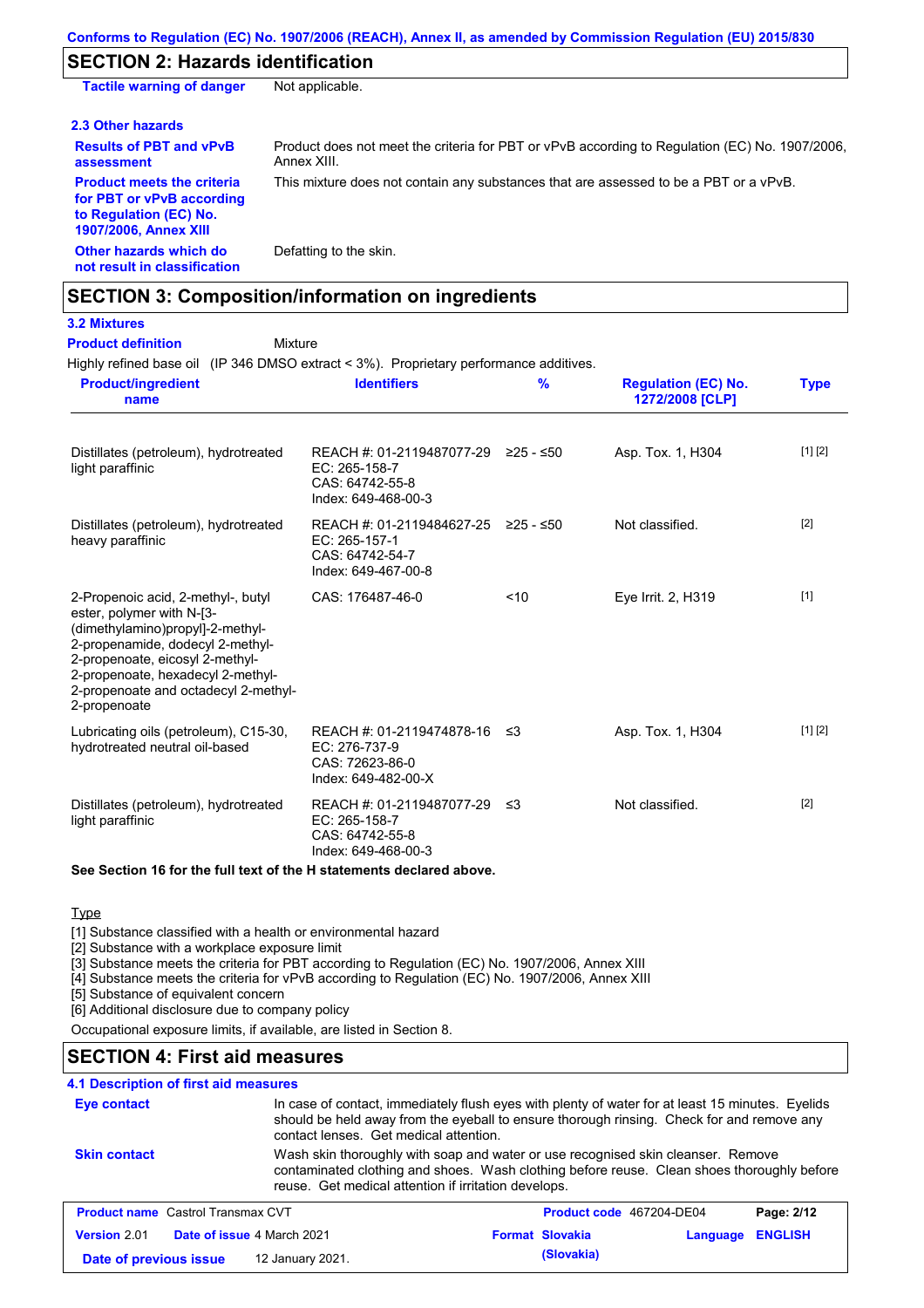## **SECTION 4: First aid measures**

| <b>Inhalation</b>                 | If inhaled, remove to fresh air. In case of inhalation of decomposition products in a fire,<br>symptoms may be delayed. The exposed person may need to be kept under medical<br>surveillance for 48 hours. Get medical attention if symptoms occur. |
|-----------------------------------|-----------------------------------------------------------------------------------------------------------------------------------------------------------------------------------------------------------------------------------------------------|
| Ingestion                         | Do not induce vomiting unless directed to do so by medical personnel. Get medical attention if<br>symptoms occur.                                                                                                                                   |
| <b>Protection of first-aiders</b> | No action shall be taken involving any personal risk or without suitable training. It may be<br>dangerous to the person providing aid to give mouth-to-mouth resuscitation.                                                                         |

### **4.2 Most important symptoms and effects, both acute and delayed**

See Section 11 for more detailed information on health effects and symptoms. **Potential acute health effects Inhalation** Exposure to decomposition products may cause a health hazard. Serious effects may be delayed following exposure. **Ingestion** No known significant effects or critical hazards. **Skin contact** Defatting to the skin. May cause skin dryness and irritation. **Eye contact** No known significant effects or critical hazards. **Delayed and immediate effects as well as chronic effects from short and long-term exposure Inhalation Ingestion Skin contact Eye contact** Overexposure to the inhalation of airborne droplets or aerosols may cause irritation of the respiratory tract. Ingestion of large quantities may cause nausea and diarrhoea. Prolonged or repeated contact can defat the skin and lead to irritation and/or dermatitis. Potential risk of transient stinging or redness if accidental eye contact occurs.

#### **4.3 Indication of any immediate medical attention and special treatment needed**

| <b>Notes to physician</b> |  |  |  |
|---------------------------|--|--|--|

Treatment should in general be symptomatic and directed to relieving any effects. In case of inhalation of decomposition products in a fire, symptoms may be delayed. The exposed person may need to be kept under medical surveillance for 48 hours.

## **SECTION 5: Firefighting measures**

| 5.1 Extinguishing media                                   |                                                                                                                                                                                                                                                                                                                                                                   |
|-----------------------------------------------------------|-------------------------------------------------------------------------------------------------------------------------------------------------------------------------------------------------------------------------------------------------------------------------------------------------------------------------------------------------------------------|
| <b>Suitable extinguishing</b><br>media                    | In case of fire, use foam, dry chemical or carbon dioxide extinguisher or spray.                                                                                                                                                                                                                                                                                  |
| <b>Unsuitable extinguishing</b><br>media                  | Do not use water jet. The use of a water jet may cause the fire to spread by splashing the<br>burning product.                                                                                                                                                                                                                                                    |
| 5.2 Special hazards arising from the substance or mixture |                                                                                                                                                                                                                                                                                                                                                                   |
| <b>Hazards from the</b><br>substance or mixture           | In a fire or if heated, a pressure increase will occur and the container may burst.                                                                                                                                                                                                                                                                               |
| <b>Hazardous combustion</b><br>products                   | Combustion products may include the following:<br>carbon oxides (CO, CO <sub>2</sub> ) (carbon monoxide, carbon dioxide)<br>nitrogen oxides (NO, $NO2$ etc.)                                                                                                                                                                                                      |
| 5.3 Advice for firefighters                               |                                                                                                                                                                                                                                                                                                                                                                   |
| <b>Special precautions for</b><br>fire-fighters           | No action shall be taken involving any personal risk or without suitable training. Promptly<br>isolate the scene by removing all persons from the vicinity of the incident if there is a fire.                                                                                                                                                                    |
| <b>Special protective</b><br>equipment for fire-fighters  | Fire-fighters should wear appropriate protective equipment and self-contained breathing<br>apparatus (SCBA) with a full face-piece operated in positive pressure mode. Clothing for fire-<br>fighters (including helmets, protective boots and gloves) conforming to European standard EN<br>469 will provide a basic level of protection for chemical incidents. |

### **SECTION 6: Accidental release measures**

|                                | 6.1 Personal precautions, protective equipment and emergency procedures                                                                                                                                                                                                                                                                                                              |
|--------------------------------|--------------------------------------------------------------------------------------------------------------------------------------------------------------------------------------------------------------------------------------------------------------------------------------------------------------------------------------------------------------------------------------|
| For non-emergency<br>personnel | No action shall be taken involving any personal risk or without suitable training. Evacuate<br>surrounding areas. Keep unnecessary and unprotected personnel from entering. Do not touch<br>or walk through spilt material. Floors may be slippery; use care to avoid falling. Put on<br>appropriate personal protective equipment.                                                  |
| For emergency responders       | Entry into a confined space or poorly ventilated area contaminated with vapour, mist or fume is<br>extremely hazardous without the correct respiratory protective equipment and a safe system of<br>work. Wear self-contained breathing apparatus. Wear a suitable chemical protective suit.<br>Chemical resistant boots. See also the information in "For non-emergency personnel". |

| <b>Product name</b> Castrol Transmax CVT |  | <b>Product code</b> 467204-DE04   |  | Page: 3/12             |                         |  |
|------------------------------------------|--|-----------------------------------|--|------------------------|-------------------------|--|
| <b>Version 2.01</b>                      |  | <b>Date of issue 4 March 2021</b> |  | <b>Format Slovakia</b> | <b>Language ENGLISH</b> |  |
| Date of previous issue                   |  | 12 January 2021.                  |  | (Slovakia)             |                         |  |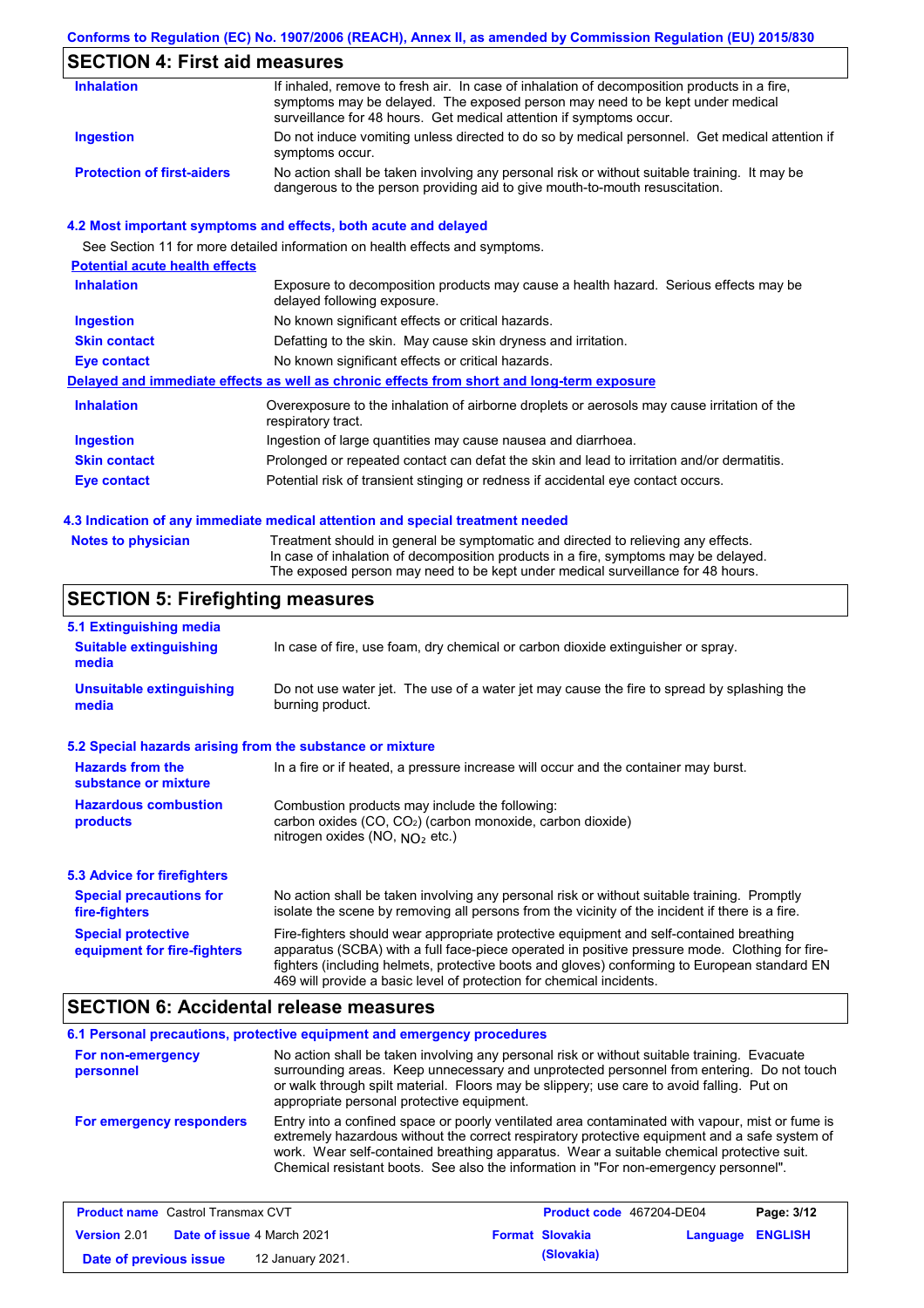# **SECTION 6: Accidental release measures**

| <b>6.2 Environmental</b><br><b>precautions</b> | Avoid dispersal of spilt material and runoff and contact with soil, waterways, drains and sewers.<br>Inform the relevant authorities if the product has caused environmental pollution (sewers,<br>waterways, soil or air).                                                                                                                                                                    |  |  |
|------------------------------------------------|------------------------------------------------------------------------------------------------------------------------------------------------------------------------------------------------------------------------------------------------------------------------------------------------------------------------------------------------------------------------------------------------|--|--|
|                                                | 6.3 Methods and material for containment and cleaning up                                                                                                                                                                                                                                                                                                                                       |  |  |
| <b>Small spill</b>                             | Stop leak if without risk. Move containers from spill area. Absorb with an inert material and<br>place in an appropriate waste disposal container. Dispose of via a licensed waste disposal<br>contractor.                                                                                                                                                                                     |  |  |
| <b>Large spill</b>                             | Stop leak if without risk. Move containers from spill area. Prevent entry into sewers, water<br>courses, basements or confined areas. Contain and collect spillage with non-combustible,<br>absorbent material e.g. sand, earth, vermiculite or diatomaceous earth and place in container<br>for disposal according to local regulations. Dispose of via a licensed waste disposal contractor. |  |  |
| 6.4 Reference to other<br><b>sections</b>      | See Section 1 for emergency contact information.<br>See Section 5 for firefighting measures.<br>See Section 8 for information on appropriate personal protective equipment.<br>See Section 12 for environmental precautions.<br>See Section 13 for additional waste treatment information.                                                                                                     |  |  |

# **SECTION 7: Handling and storage**

| 7.1 Precautions for safe handling                                                    |                                                                                                                                                                                                                                                                                                                                                                                                                                                                                          |
|--------------------------------------------------------------------------------------|------------------------------------------------------------------------------------------------------------------------------------------------------------------------------------------------------------------------------------------------------------------------------------------------------------------------------------------------------------------------------------------------------------------------------------------------------------------------------------------|
| <b>Protective measures</b>                                                           | Put on appropriate personal protective equipment.                                                                                                                                                                                                                                                                                                                                                                                                                                        |
| <b>Advice on general</b><br>occupational hygiene                                     | Eating, drinking and smoking should be prohibited in areas where this material is handled,<br>stored and processed. Wash thoroughly after handling. Remove contaminated clothing and<br>protective equipment before entering eating areas. See also Section 8 for additional<br>information on hygiene measures.                                                                                                                                                                         |
| <b>7.2 Conditions for safe</b><br>storage, including any<br><b>incompatibilities</b> | Store in accordance with local requlations. Store in a dry, cool and well-ventilated area, away<br>from incompatible materials (see Section 10). Keep away from heat and direct sunlight. Keep<br>container tightly closed and sealed until ready for use. Containers that have been opened must<br>be carefully resealed and kept upright to prevent leakage. Store and use only in equipment/<br>containers designed for use with this product. Do not store in unlabelled containers. |
| <b>Not suitable</b>                                                                  | Prolonged exposure to elevated temperature.                                                                                                                                                                                                                                                                                                                                                                                                                                              |
| 7.3 Specific end use(s)                                                              |                                                                                                                                                                                                                                                                                                                                                                                                                                                                                          |

**Recommendations**

See section 1.2 and Exposure scenarios in annex, if applicable.

# **SECTION 8: Exposure controls/personal protection**

### **8.1 Control parameters**

| <b>Occupational exposure limits</b>                                                      |                                                                                                                                                                                                                                                                                                                                                                                                                                                                               |
|------------------------------------------------------------------------------------------|-------------------------------------------------------------------------------------------------------------------------------------------------------------------------------------------------------------------------------------------------------------------------------------------------------------------------------------------------------------------------------------------------------------------------------------------------------------------------------|
| <b>Product/ingredient name</b>                                                           | <b>Exposure limit values</b>                                                                                                                                                                                                                                                                                                                                                                                                                                                  |
| Distillates (petroleum), hydrotreated light paraffinic                                   | Government regulation SR c. 355/2006 (Slovakia).<br>TWA: 1 mg/m <sup>3</sup> , (Mineral oils) 8 hours. Issued/Revised: 6/2006 Form:<br>liquid aerosol, fumes<br>TWA: 5 ppm, (Mineral oils) 8 hours. Issued/Revised: 6/2006 Form: liquid<br>aerosol, fumes<br>STEL: 3 mg/m <sup>3</sup> , (Mineral oils) 15 minutes. Issued/Revised: 12/2011<br>Form: liquid aerosol, fumes<br>STEL: 15 ppm, (Mineral oils) 15 minutes. Issued/Revised: 12/2011 Form:<br>liquid aerosol, fumes |
| Distillates (petroleum), hydrotreated heavy paraffinic                                   | Government regulation SR c. 355/2006 (Slovakia).<br>TWA: 1 mg/m <sup>3</sup> , (Mineral oils) 8 hours. Issued/Revised: 6/2006 Form:<br>liquid aerosol, fumes<br>TWA: 5 ppm, (Mineral oils) 8 hours. Issued/Revised: 6/2006 Form: liquid<br>aerosol, fumes<br>STEL: 3 mg/m <sup>3</sup> , (Mineral oils) 15 minutes. Issued/Revised: 12/2011<br>Form: liquid aerosol, fumes<br>STEL: 15 ppm, (Mineral oils) 15 minutes. Issued/Revised: 12/2011 Form:<br>liquid aerosol, fumes |
| Lubricating oils (petroleum), C15-30, hydrotreated<br>neutral oil-based                  | Government regulation SR c. 355/2006 (Slovakia).<br>TWA: 1 mg/m <sup>3</sup> , (Mineral oils) 8 hours. Issued/Revised: 6/2006 Form:<br>liquid aerosol, fumes<br>TWA: 5 ppm, (Mineral oils) 8 hours. Issued/Revised: 6/2006 Form: liquid                                                                                                                                                                                                                                       |
| <b>Product name</b> Castrol Transmax CVT                                                 | Product code 467204-DE04<br>Page: 4/12                                                                                                                                                                                                                                                                                                                                                                                                                                        |
| Version 2.01<br>Date of issue 4 March 2021<br>12 January 2021.<br>Date of previous issue | <b>Format Slovakia</b><br><b>ENGLISH</b><br>Language<br>(Slovakia)                                                                                                                                                                                                                                                                                                                                                                                                            |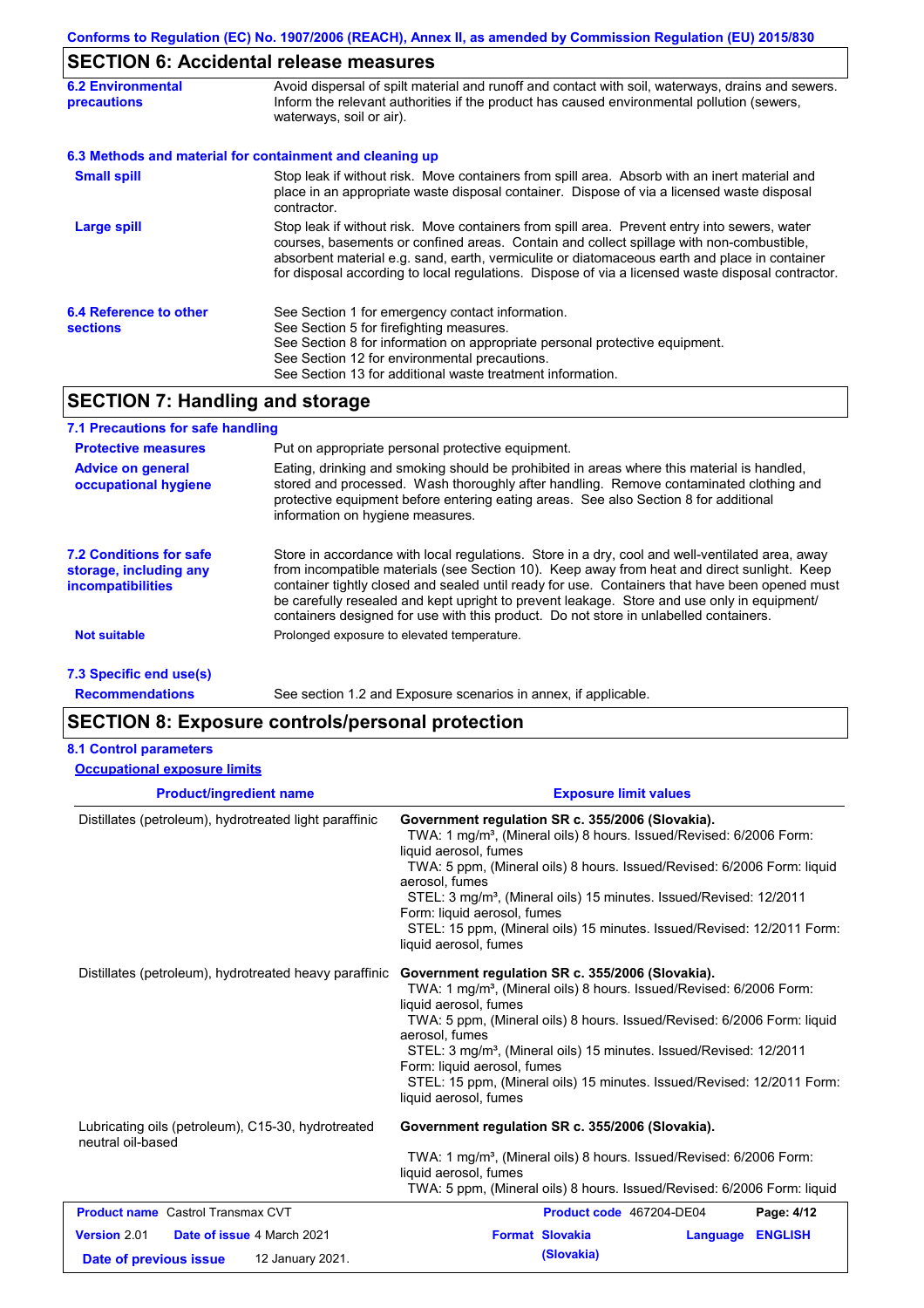### **SECTION 8: Exposure controls/personal protection**

aerosol, fumes

STEL: 3 mg/m<sup>3</sup>, (Mineral oils) 15 minutes. Issued/Revised: 12/2011 Form: liquid aerosol, fumes STEL: 15 ppm, (Mineral oils) 15 minutes. Issued/Revised: 12/2011 Form: liquid aerosol, fumes

Distillates (petroleum), hydrotreated light paraffinic **Government regulation SR c. 355/2006 (Slovakia).**

TWA: 1 mg/m<sup>3</sup>, (Mineral oils) 8 hours. Issued/Revised: 6/2006 Form: liquid aerosol, fumes

 TWA: 5 ppm, (Mineral oils) 8 hours. Issued/Revised: 6/2006 Form: liquid aerosol, fumes

STEL: 3 mg/m<sup>3</sup>, (Mineral oils) 15 minutes. Issued/Revised: 12/2011 Form: liquid aerosol, fumes

 STEL: 15 ppm, (Mineral oils) 15 minutes. Issued/Revised: 12/2011 Form: liquid aerosol, fumes

Whilst specific OELs for certain components may be shown in this section, other components may be present in any mist, vapour or dust produced. Therefore, the specific OELs may not be applicable to the product as a whole and are provided for guidance only.

**Recommended monitoring procedures**

If this product contains ingredients with exposure limits, personal, workplace atmosphere or biological monitoring may be required to determine the effectiveness of the ventilation or other control measures and/or the necessity to use respiratory protective equipment. Reference should be made to monitoring standards, such as the following: European Standard EN 689 (Workplace atmospheres - Guidance for the assessment of exposure by inhalation to chemical agents for comparison with limit values and measurement strategy) European Standard EN 14042 (Workplace atmospheres - Guide for the application and use of procedures for the assessment of exposure to chemical and biological agents) European Standard EN 482 (Workplace atmospheres - General requirements for the performance of procedures for the measurement of chemical agents) Reference to national guidance documents for methods for the determination of hazardous substances will also be required.

### **Derived No Effect Level**

No DNELs/DMELs available.

#### **Predicted No Effect Concentration**

No PNECs available

| <b>8.2 Exposure controls</b>                      |                                                                                                                                                                                                                                                                                                                                                                                                                                                                                                                                                                                                                                                                                                                                                                                                                                                                                                                                                                                                         |
|---------------------------------------------------|---------------------------------------------------------------------------------------------------------------------------------------------------------------------------------------------------------------------------------------------------------------------------------------------------------------------------------------------------------------------------------------------------------------------------------------------------------------------------------------------------------------------------------------------------------------------------------------------------------------------------------------------------------------------------------------------------------------------------------------------------------------------------------------------------------------------------------------------------------------------------------------------------------------------------------------------------------------------------------------------------------|
| <b>Appropriate engineering</b><br><b>controls</b> | Provide exhaust ventilation or other engineering controls to keep the relevant airborne<br>concentrations below their respective occupational exposure limits.<br>All activities involving chemicals should be assessed for their risks to health, to ensure<br>exposures are adequately controlled. Personal protective equipment should only be considered<br>after other forms of control measures (e.g. engineering controls) have been suitably evaluated.<br>Personal protective equipment should conform to appropriate standards, be suitable for use, be<br>kept in good condition and properly maintained.<br>Your supplier of personal protective equipment should be consulted for advice on selection and<br>appropriate standards. For further information contact your national organisation for standards.<br>The final choice of protective equipment will depend upon a risk assessment. It is important to<br>ensure that all items of personal protective equipment are compatible. |
| <b>Individual protection measures</b>             |                                                                                                                                                                                                                                                                                                                                                                                                                                                                                                                                                                                                                                                                                                                                                                                                                                                                                                                                                                                                         |
| <b>Hygiene measures</b>                           | Wash hands, forearms and face thoroughly after handling chemical products, before eating,<br>smoking and using the lavatory and at the end of the working period. Ensure that eyewash<br>stations and safety showers are close to the workstation location.                                                                                                                                                                                                                                                                                                                                                                                                                                                                                                                                                                                                                                                                                                                                             |
| <b>Respiratory protection</b>                     | In case of insufficient ventilation, wear suitable respiratory equipment.<br>The correct choice of respiratory protection depends upon the chemicals being handled, the<br>conditions of work and use, and the condition of the respiratory equipment. Safety procedures<br>should be developed for each intended application. Respiratory protection equipment should<br>therefore be chosen in consultation with the supplier/manufacturer and with a full assessment<br>of the working conditions.                                                                                                                                                                                                                                                                                                                                                                                                                                                                                                   |
| <b>Eye/face protection</b>                        | Safety glasses with side shields.                                                                                                                                                                                                                                                                                                                                                                                                                                                                                                                                                                                                                                                                                                                                                                                                                                                                                                                                                                       |
| <b>Skin protection</b>                            |                                                                                                                                                                                                                                                                                                                                                                                                                                                                                                                                                                                                                                                                                                                                                                                                                                                                                                                                                                                                         |
| <b>Hand protection</b>                            | <b>General Information:</b>                                                                                                                                                                                                                                                                                                                                                                                                                                                                                                                                                                                                                                                                                                                                                                                                                                                                                                                                                                             |
|                                                   | Because specific work environments and material handling practices vary, safety procedures<br>should be developed for each intended application. The correct choice of protective gloves<br>depends upon the chemicals being handled, and the conditions of work and use. Most gloves<br>provide protection for only a limited time before they must be discarded and replaced (even the<br>best chemically resistant gloves will break down after repeated chemical exposures).                                                                                                                                                                                                                                                                                                                                                                                                                                                                                                                        |
|                                                   | Gloves should be chosen in consultation with the supplier / manufacturer and taking account of                                                                                                                                                                                                                                                                                                                                                                                                                                                                                                                                                                                                                                                                                                                                                                                                                                                                                                          |
| <b>Product name</b> Castrol Transmax CVT          | Product code 467204-DE04<br>Page: 5/12                                                                                                                                                                                                                                                                                                                                                                                                                                                                                                                                                                                                                                                                                                                                                                                                                                                                                                                                                                  |
| <b>Version 2.01</b>                               | Date of issue 4 March 2021<br><b>Format Slovakia</b><br><b>ENGLISH</b><br>Language                                                                                                                                                                                                                                                                                                                                                                                                                                                                                                                                                                                                                                                                                                                                                                                                                                                                                                                      |
| Date of previous issue                            | (Slovakia)<br>12 January 2021.                                                                                                                                                                                                                                                                                                                                                                                                                                                                                                                                                                                                                                                                                                                                                                                                                                                                                                                                                                          |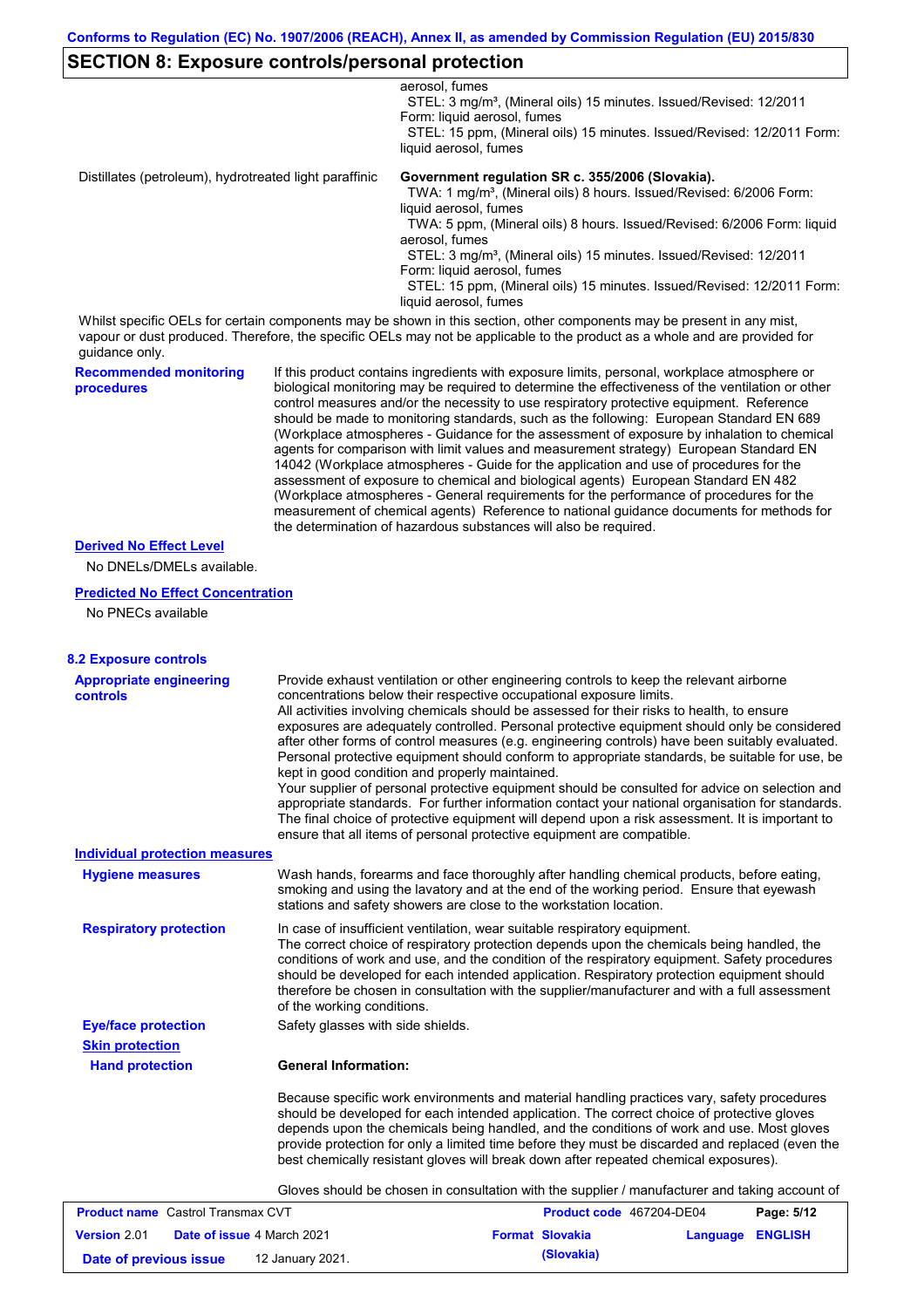# **SECTION 8: Exposure controls/personal protection**

a full assessment of the working conditions.

Recommended: Nitrile gloves. **Breakthrough time:**

|                            | Breakthrough time data are generated by glove manufacturers under laboratory test conditions<br>and represent how long a glove can be expected to provide effective permeation resistance. It<br>is important when following breakthrough time recommendations that actual workplace<br>conditions are taken into account. Always consult with your glove supplier for up-to-date<br>technical information on breakthrough times for the recommended glove type.<br>Our recommendations on the selection of gloves are as follows:                                                                                                                                                    |
|----------------------------|---------------------------------------------------------------------------------------------------------------------------------------------------------------------------------------------------------------------------------------------------------------------------------------------------------------------------------------------------------------------------------------------------------------------------------------------------------------------------------------------------------------------------------------------------------------------------------------------------------------------------------------------------------------------------------------|
|                            | Continuous contact:                                                                                                                                                                                                                                                                                                                                                                                                                                                                                                                                                                                                                                                                   |
|                            | Gloves with a minimum breakthrough time of 240 minutes, or >480 minutes if suitable gloves<br>can be obtained.<br>If suitable gloves are not available to offer that level of protection, gloves with shorter<br>breakthrough times may be acceptable as long as appropriate glove maintenance and<br>replacement regimes are determined and adhered to.                                                                                                                                                                                                                                                                                                                              |
|                            | Short-term / splash protection:                                                                                                                                                                                                                                                                                                                                                                                                                                                                                                                                                                                                                                                       |
|                            | Recommended breakthrough times as above.<br>It is recognised that for short-term, transient exposures, gloves with shorter breakthrough times<br>may commonly be used. Therefore, appropriate maintenance and replacement regimes must<br>be determined and rigorously followed.                                                                                                                                                                                                                                                                                                                                                                                                      |
|                            | <b>Glove Thickness:</b>                                                                                                                                                                                                                                                                                                                                                                                                                                                                                                                                                                                                                                                               |
|                            | For general applications, we recommend gloves with a thickness typically greater than 0.35 mm.                                                                                                                                                                                                                                                                                                                                                                                                                                                                                                                                                                                        |
|                            | It should be emphasised that glove thickness is not necessarily a good predictor of glove<br>resistance to a specific chemical, as the permeation efficiency of the glove will be dependent<br>on the exact composition of the glove material. Therefore, glove selection should also be based<br>on consideration of the task requirements and knowledge of breakthrough times.<br>Glove thickness may also vary depending on the glove manufacturer, the glove type and the<br>glove model. Therefore, the manufacturers' technical data should always be taken into account<br>to ensure selection of the most appropriate glove for the task.                                     |
|                            | Note: Depending on the activity being conducted, gloves of varying thickness may be required<br>for specific tasks. For example:                                                                                                                                                                                                                                                                                                                                                                                                                                                                                                                                                      |
|                            | • Thinner gloves (down to 0.1 mm or less) may be required where a high degree of manual<br>dexterity is needed. However, these gloves are only likely to give short duration protection and<br>would normally be just for single use applications, then disposed of.                                                                                                                                                                                                                                                                                                                                                                                                                  |
|                            | • Thicker gloves (up to 3 mm or more) may be required where there is a mechanical (as well<br>as a chemical) risk i.e. where there is abrasion or puncture potential.                                                                                                                                                                                                                                                                                                                                                                                                                                                                                                                 |
| <b>Skin and body</b>       | Use of protective clothing is good industrial practice.<br>Personal protective equipment for the body should be selected based on the task being<br>performed and the risks involved and should be approved by a specialist before handling this<br>product.<br>Cotton or polyester/cotton overalls will only provide protection against light superficial<br>contamination that will not soak through to the skin. Overalls should be laundered on a regular<br>basis. When the risk of skin exposure is high (e.g. when cleaning up spillages or if there is a<br>risk of splashing) then chemical resistant aprons and/or impervious chemical suits and boots<br>will be required. |
| <b>Refer to standards:</b> | Respiratory protection: EN 529<br>Gloves: EN 420, EN 374<br>Eye protection: EN 166<br>Filtering half-mask: EN 149<br>Filtering half-mask with valve: EN 405<br>Half-mask: EN 140 plus filter<br>Full-face mask: EN 136 plus filter<br>Particulate filters: EN 143<br>Gas/combined filters: EN 14387                                                                                                                                                                                                                                                                                                                                                                                   |

**Product name** Castrol Transmax CVT **Version** 2.01 **Product code** 467204-DE04 **Page: 6/12 Date of issue** 4 March 2021 **Format Slovakia Language ENGLISH Date of previous issue (Slovakia)** 12 January 2021.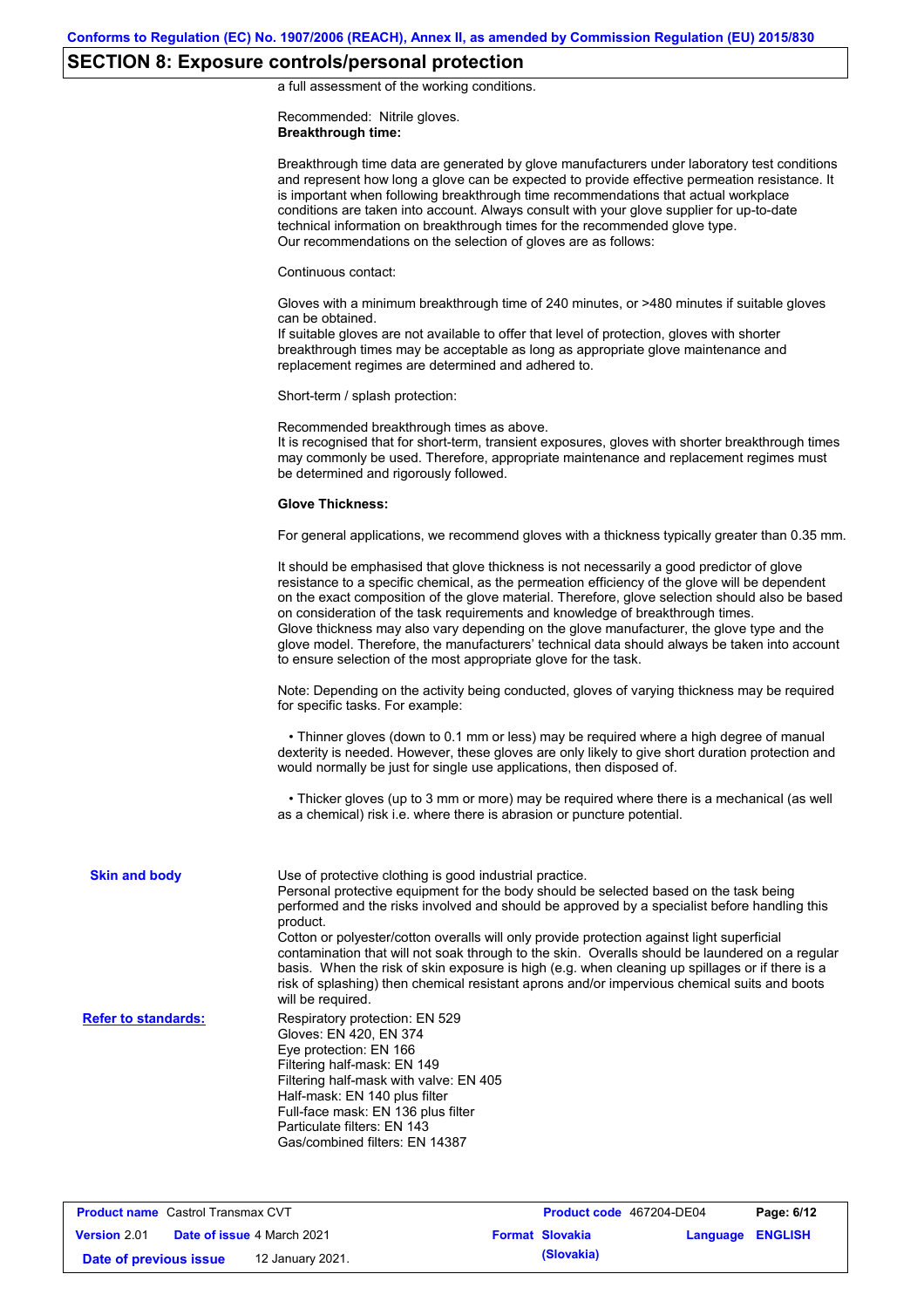# **SECTION 8: Exposure controls/personal protection**

| <b>Environmental exposure</b> |  |
|-------------------------------|--|
| controls                      |  |

Emissions from ventilation or work process equipment should be checked to ensure they comply with the requirements of environmental protection legislation. In some cases, fume scrubbers, filters or engineering modifications to the process equipment will be necessary to reduce emissions to acceptable levels.

# **SECTION 9: Physical and chemical properties**

### **9.1 Information on basic physical and chemical properties**

| <b>Appearance</b>                                      |                                                                                                                                                      |
|--------------------------------------------------------|------------------------------------------------------------------------------------------------------------------------------------------------------|
| <b>Physical state</b>                                  | Liquid.                                                                                                                                              |
| <b>Colour</b>                                          | Red.                                                                                                                                                 |
| <b>Odour</b>                                           | Not available.                                                                                                                                       |
| <b>Odour threshold</b>                                 | Not available.                                                                                                                                       |
| pH                                                     | Not applicable.                                                                                                                                      |
| <b>Melting point/freezing point</b>                    | Not available.                                                                                                                                       |
| Initial boiling point and boiling<br>range             | Not available.                                                                                                                                       |
| <b>Pour point</b>                                      | -45 $^{\circ}$ C                                                                                                                                     |
| <b>Flash point</b>                                     | Open cup: >160°C (>320°F) [Cleveland.]                                                                                                               |
| <b>Evaporation rate</b>                                | Not available.                                                                                                                                       |
| <b>Flammability (solid, gas)</b>                       | Not available.                                                                                                                                       |
| <b>Upper/lower flammability or</b><br>explosive limits | Not available.                                                                                                                                       |
| <b>Vapour pressure</b>                                 | Not available.                                                                                                                                       |
| <b>Vapour density</b>                                  | Not available.                                                                                                                                       |
| <b>Relative density</b>                                | Not available.                                                                                                                                       |
| <b>Density</b>                                         | <1000 kg/m <sup>3</sup> (<1 g/cm <sup>3</sup> ) at 15°C                                                                                              |
| <b>Solubility(ies)</b>                                 | insoluble in water.                                                                                                                                  |
| <b>Partition coefficient: n-octanol/</b><br>water      | Not available.                                                                                                                                       |
| <b>Auto-ignition temperature</b>                       | Not available.                                                                                                                                       |
| <b>Decomposition temperature</b>                       | Not available.                                                                                                                                       |
| <b>Viscosity</b>                                       | Kinematic: $33.81$ mm <sup>2</sup> /s $(33.81 \text{ cSt})$ at $40^{\circ}$ C<br>Kinematic: 7.146 mm <sup>2</sup> /s (7.146 cSt) at 100 $^{\circ}$ C |
| <b>Explosive properties</b>                            | Not available.                                                                                                                                       |
| <b>Oxidising properties</b>                            | Not available.                                                                                                                                       |

#### **9.2 Other information**

No additional information.

# **SECTION 10: Stability and reactivity**

| <b>10.1 Reactivity</b>                            | No specific test data available for this product. Refer to Conditions to avoid and Incompatible<br>materials for additional information.                                |
|---------------------------------------------------|-------------------------------------------------------------------------------------------------------------------------------------------------------------------------|
| <b>10.2 Chemical stability</b>                    | The product is stable.                                                                                                                                                  |
| <b>10.3 Possibility of</b><br>hazardous reactions | Under normal conditions of storage and use, hazardous reactions will not occur.<br>Under normal conditions of storage and use, hazardous polymerisation will not occur. |
| <b>10.4 Conditions to avoid</b>                   | Avoid all possible sources of ignition (spark or flame).                                                                                                                |
| 10.5 Incompatible materials                       | Reactive or incompatible with the following materials: oxidising materials.                                                                                             |
| <b>10.6 Hazardous</b><br>decomposition products   | Under normal conditions of storage and use, hazardous decomposition products should not be<br>produced.                                                                 |

| <b>Product name</b> Castrol Transmax CVT |  |                                   | <b>Product code</b> 467204-DE04 | Page: 7/12             |                  |  |
|------------------------------------------|--|-----------------------------------|---------------------------------|------------------------|------------------|--|
| <b>Version 2.01</b>                      |  | <b>Date of issue 4 March 2021</b> |                                 | <b>Format Slovakia</b> | Language ENGLISH |  |
| Date of previous issue                   |  | 12 January 2021.                  |                                 | (Slovakia)             |                  |  |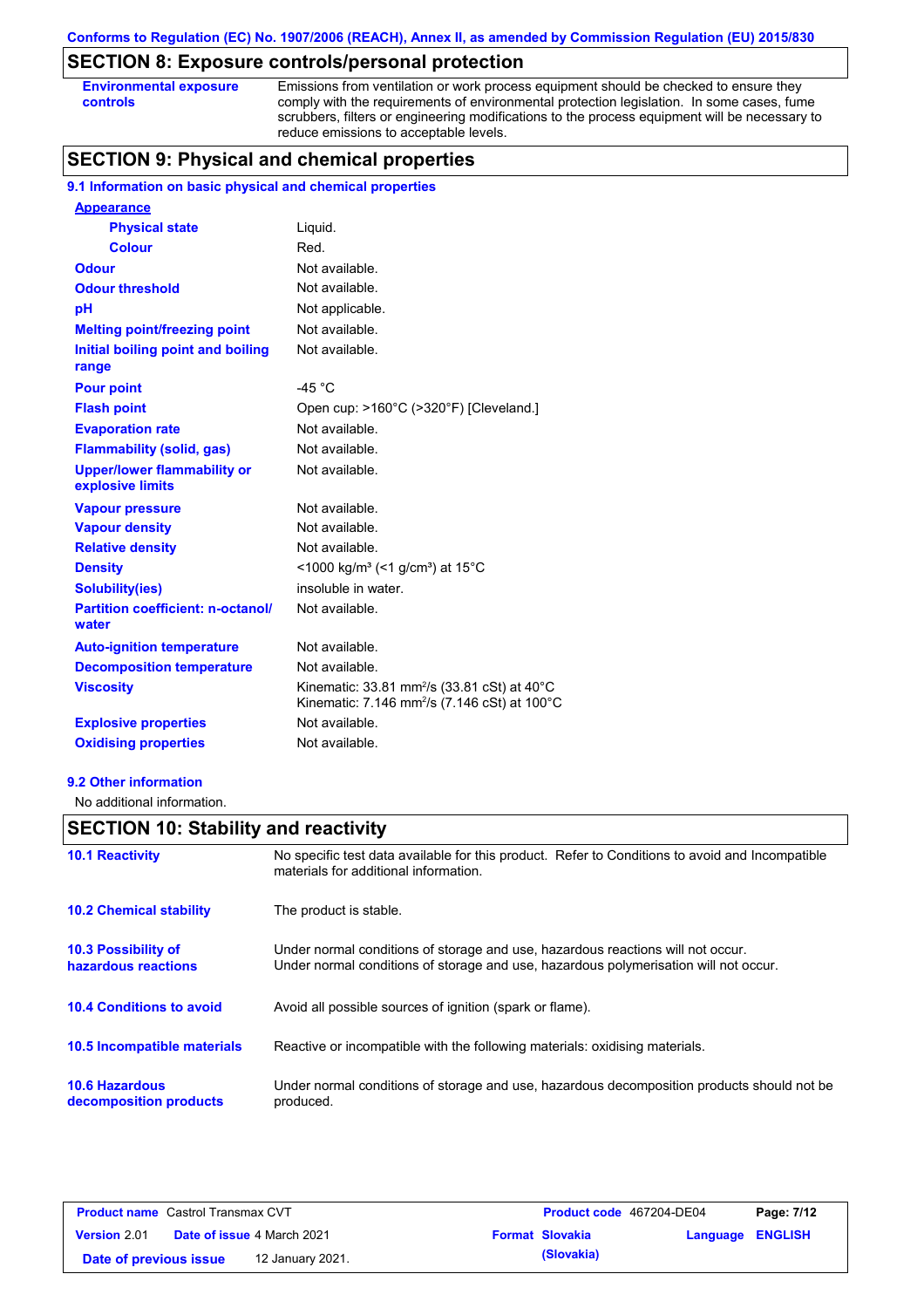# **SECTION 11: Toxicological information**

| 11.1 Information on toxicological effects          |                                                                                                                             |
|----------------------------------------------------|-----------------------------------------------------------------------------------------------------------------------------|
| <b>Acute toxicity estimates</b>                    |                                                                                                                             |
| Not available.                                     |                                                                                                                             |
| <b>Information on likely</b><br>routes of exposure | Routes of entry anticipated: Dermal, Inhalation.                                                                            |
| <b>Potential acute health effects</b>              |                                                                                                                             |
| <b>Inhalation</b>                                  | Exposure to decomposition products may cause a health hazard. Serious effects may be<br>delayed following exposure.         |
| <b>Ingestion</b>                                   | No known significant effects or critical hazards.                                                                           |
| <b>Skin contact</b>                                | Defatting to the skin. May cause skin dryness and irritation.                                                               |
| <b>Eye contact</b>                                 | No known significant effects or critical hazards.                                                                           |
|                                                    | Symptoms related to the physical, chemical and toxicological characteristics                                                |
| <b>Inhalation</b>                                  | May be harmful by inhalation if exposure to vapour, mists or fumes resulting from thermal<br>decomposition products occurs. |
| <b>Ingestion</b>                                   | No specific data.                                                                                                           |
| <b>Skin contact</b>                                | Adverse symptoms may include the following:<br>irritation<br>dryness<br>cracking                                            |
| <b>Eye contact</b>                                 | No specific data.                                                                                                           |
|                                                    | Delayed and immediate effects as well as chronic effects from short and long-term exposure                                  |
| <b>Inhalation</b>                                  | Overexposure to the inhalation of airborne droplets or aerosols may cause irritation of the<br>respiratory tract.           |
| <b>Ingestion</b>                                   | Ingestion of large quantities may cause nausea and diarrhoea.                                                               |
| <b>Skin contact</b>                                | Prolonged or repeated contact can defat the skin and lead to irritation and/or dermatitis.                                  |
| <b>Eye contact</b>                                 | Potential risk of transient stinging or redness if accidental eye contact occurs.                                           |
| <b>Potential chronic health effects</b>            |                                                                                                                             |
| <b>General</b>                                     | No known significant effects or critical hazards.                                                                           |
| <b>Carcinogenicity</b>                             | No known significant effects or critical hazards.                                                                           |
| <b>Mutagenicity</b>                                | No known significant effects or critical hazards.                                                                           |
| <b>Developmental effects</b>                       | No known significant effects or critical hazards.                                                                           |
| <b>Fertility effects</b>                           | No known significant effects or critical hazards.                                                                           |

# **SECTION 12: Ecological information**

### **12.1 Toxicity**

**Environmental hazards** Not classified as dangerous

### **12.2 Persistence and degradability**

Not expected to be rapidly degradable.

### **12.3 Bioaccumulative potential**

This product is not expected to bioaccumulate through food chains in the environment.

| <b>12.4 Mobility in soil</b>                            |                                                                      |
|---------------------------------------------------------|----------------------------------------------------------------------|
| <b>Soil/water partition</b><br><b>coefficient (Koc)</b> | Not available.                                                       |
| <b>Mobility</b>                                         | Spillages may penetrate the soil causing ground water contamination. |

### **12.5 Results of PBT and vPvB assessment**

Product does not meet the criteria for PBT or vPvB according to Regulation (EC) No. 1907/2006, Annex XIII.

| 12.6 Other adverse effects          |                                                                                                                           |
|-------------------------------------|---------------------------------------------------------------------------------------------------------------------------|
| <b>Other ecological information</b> | Spills may form a film on water surfaces causing physical damage to organisms. Oxygen<br>transfer could also be impaired. |

| <b>Product name</b> Castrol Transmax CVT |  |                                   | <b>Product code</b> 467204-DE04 |                        | Page: 8/12              |  |
|------------------------------------------|--|-----------------------------------|---------------------------------|------------------------|-------------------------|--|
| <b>Version 2.01</b>                      |  | <b>Date of issue 4 March 2021</b> |                                 | <b>Format Slovakia</b> | <b>Language ENGLISH</b> |  |
| Date of previous issue                   |  | 12 January 2021.                  |                                 | (Slovakia)             |                         |  |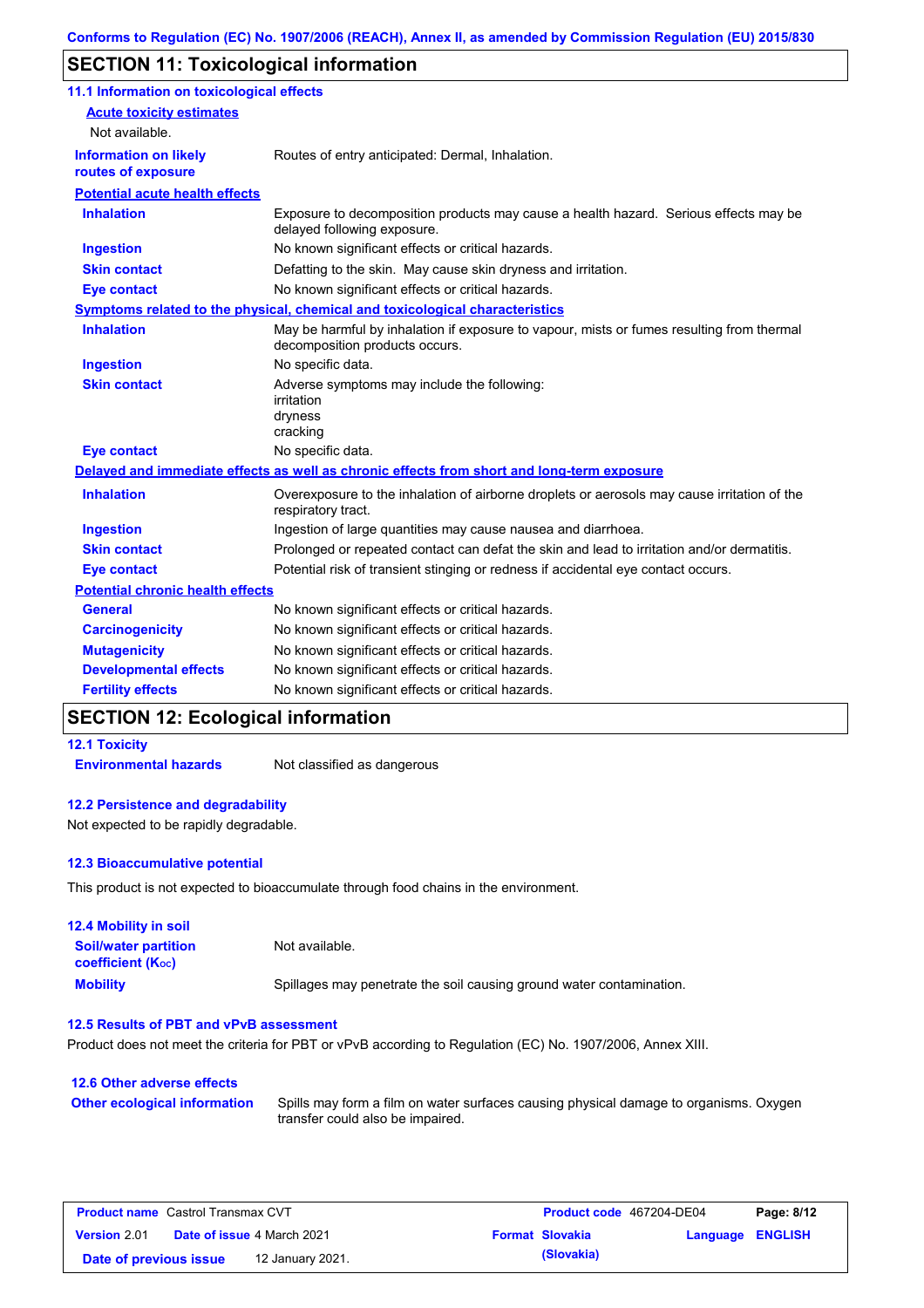### **SECTION 13: Disposal considerations**

### **13.1 Waste treatment methods**

#### **Product**

**Methods of disposal**

Where possible, arrange for product to be recycled. Dispose of via an authorised person/ licensed waste disposal contractor in accordance with local regulations.

**Hazardous waste** Yes.

**European waste catalogue (EWC)**

| Waste code  | <b>Waste designation</b>                                         |  |  |
|-------------|------------------------------------------------------------------|--|--|
| l 13 02 05* | Imineral-based non-chlorinated engine, gear and lubricating oils |  |  |

However, deviation from the intended use and/or the presence of any potential contaminants may require an alternative waste disposal code to be assigned by the end user.

### **Packaging**

**Methods of disposal Special precautions** Where possible, arrange for product to be recycled. Dispose of via an authorised person/ licensed waste disposal contractor in accordance with local regulations.

This material and its container must be disposed of in a safe way. Care should be taken when handling emptied containers that have not been cleaned or rinsed out. Empty containers or liners may retain some product residues. Empty containers represent a fire hazard as they may contain flammable product residues and vapour. Never weld, solder or braze empty containers. Avoid dispersal of spilt material and runoff and contact with soil, waterways, drains and sewers. **References** Commission 2014/955/EU Directive 2008/98/EC

# **SECTION 14: Transport information**

|                                           | <b>ADR/RID</b> | <b>ADN</b>     | <b>IMDG</b>    | <b>IATA</b>    |  |
|-------------------------------------------|----------------|----------------|----------------|----------------|--|
| 14.1 UN number                            | Not regulated. | Not regulated. | Not regulated. | Not regulated. |  |
| 14.2 UN proper<br>shipping name           |                |                | -              |                |  |
| <b>14.3 Transport</b><br>hazard class(es) |                |                | -              |                |  |
| 14.4 Packing<br>group                     |                |                | -              |                |  |
| 14.5<br><b>Environmental</b><br>hazards   | No.            | No.            | No.            | No.            |  |
| <b>Additional</b><br><b>information</b>   |                |                |                |                |  |

**14.6 Special precautions for user** Not available.

| <b>14.7 Transport in bulk</b> | Not available. |
|-------------------------------|----------------|
| according to <b>IMO</b>       |                |
| <b>instruments</b>            |                |

### **SECTION 15: Regulatory information**

**15.1 Safety, health and environmental regulations/legislation specific for the substance or mixture**

**EU Regulation (EC) No. 1907/2006 (REACH)**

**Annex XIV - List of substances subject to authorisation**

**Annex XIV**

None of the components are listed.

**Substances of very high concern**

None of the components are listed.

**EU Regulation (EC) No. 1907/2006 (REACH)**

| <b>Product name</b> Castrol Transmax CVT |                                   |                  | <b>Product code</b> 467204-DE04 |                        | Page: 9/12       |  |
|------------------------------------------|-----------------------------------|------------------|---------------------------------|------------------------|------------------|--|
| <b>Version 2.01</b>                      | <b>Date of issue 4 March 2021</b> |                  |                                 | <b>Format Slovakia</b> | Language ENGLISH |  |
| Date of previous issue                   |                                   | 12 January 2021. |                                 | (Slovakia)             |                  |  |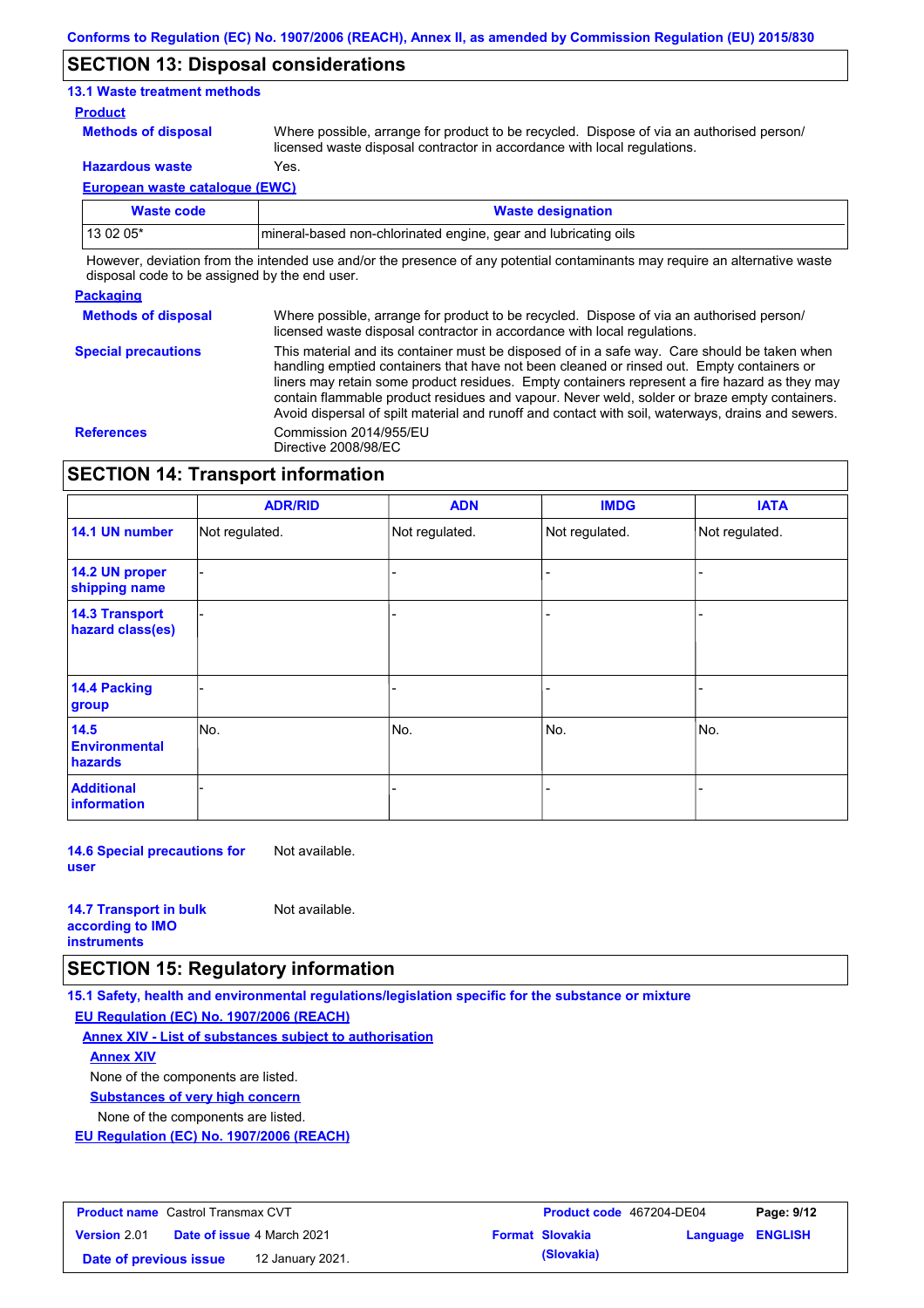# **SECTION 15: Regulatory information**

| <b>Annex XVII - Restrictions</b><br>on the manufacture.<br>placing on the market<br>and use of certain | Not applicable.                                                                                                                |
|--------------------------------------------------------------------------------------------------------|--------------------------------------------------------------------------------------------------------------------------------|
| dangerous substances,<br>mixtures and articles                                                         |                                                                                                                                |
| <b>Other regulations</b>                                                                               |                                                                                                                                |
| <b>REACH Status</b>                                                                                    | The company, as identified in Section 1, sells this product in the EU in compliance with the<br>current requirements of REACH. |
| <b>United States inventory</b><br>(TSCA 8b)                                                            | All components are active or exempted.                                                                                         |
| <b>Australia inventory (AICS)</b>                                                                      | At least one component is not listed.                                                                                          |
| <b>Canada inventory</b>                                                                                | At least one component is not listed in DSL but all such components are listed in NDSL.                                        |
| <b>China inventory (IECSC)</b>                                                                         | All components are listed or exempted.                                                                                         |
| <b>Japan inventory (ENCS)</b>                                                                          | At least one component is not listed.                                                                                          |
| <b>Korea inventory (KECI)</b>                                                                          | At least one component is not listed.                                                                                          |
| <b>Philippines inventory</b><br>(PICCS)                                                                | All components are listed or exempted.                                                                                         |
| <b>Taiwan Chemical</b><br><b>Substances Inventory</b><br>(TCSI)                                        | All components are listed or exempted.                                                                                         |
| Ozone depleting substances (1005/2009/EU)                                                              |                                                                                                                                |
| Not listed.                                                                                            |                                                                                                                                |
| Prior Informed Consent (PIC) (649/2012/EU)<br>Not listed.                                              |                                                                                                                                |
| EU - Water framework directive - Priority substances                                                   |                                                                                                                                |
| None of the components are listed.                                                                     |                                                                                                                                |
| <b>Seveso Directive</b>                                                                                |                                                                                                                                |
| This product is not controlled under the Seveso Directive.                                             |                                                                                                                                |
| オート・ペレー しょうしょうしょうせい                                                                                    | A Observation I On Earth A concerns and home is a constant of contract $\mathbf{r}$                                            |

| <b>15.2 Chemical safety</b> | A Chemical Safety Assessment has been carried out for one or more of the substances within  |
|-----------------------------|---------------------------------------------------------------------------------------------|
| assessment                  | this mixture. A Chemical Safety Assessment has not been carried out for the mixture itself. |

# **SECTION 16: Other information**

|                                          |  |                                                                                                                                                                                                                                                                                                                                                                                                                                                                                                                                                                                                                                                                                                                                                                                                                                                                                                                                                                              | Product code 467204-DE04                                                              | Page: 10/12 |
|------------------------------------------|--|------------------------------------------------------------------------------------------------------------------------------------------------------------------------------------------------------------------------------------------------------------------------------------------------------------------------------------------------------------------------------------------------------------------------------------------------------------------------------------------------------------------------------------------------------------------------------------------------------------------------------------------------------------------------------------------------------------------------------------------------------------------------------------------------------------------------------------------------------------------------------------------------------------------------------------------------------------------------------|---------------------------------------------------------------------------------------|-------------|
|                                          |  |                                                                                                                                                                                                                                                                                                                                                                                                                                                                                                                                                                                                                                                                                                                                                                                                                                                                                                                                                                              |                                                                                       |             |
| <b>Product name</b> Castrol Transmax CVT |  | DNEL = Derived No Effect Level<br>EINECS = European Inventory of Existing Commercial chemical Substances<br>ES = Exposure Scenario<br>EUH statement = CLP-specific Hazard statement<br>EWC = European Waste Catalogue<br>GHS = Globally Harmonized System of Classification and Labelling of Chemicals<br>IATA = International Air Transport Association<br>IBC = Intermediate Bulk Container<br><b>IMDG</b> = International Maritime Dangerous Goods<br>LogPow = logarithm of the octanol/water partition coefficient<br>MARPOL = International Convention for the Prevention of Pollution From Ships, 1973 as<br>modified by the Protocol of 1978. ("Marpol" = marine pollution)<br>OECD = Organisation for Economic Co-operation and Development<br>PBT = Persistent, Bioaccumulative and Toxic<br>PNEC = Predicted No Effect Concentration<br>REACH = Registration, Evaluation, Authorisation and Restriction of Chemicals Regulation<br>[Regulation (EC) No. 1907/2006] |                                                                                       |             |
|                                          |  | Inland Waterway<br>ADR = The European Agreement concerning the International Carriage of Dangerous Goods by<br>Road<br>ATE = Acute Toxicity Estimate<br><b>BCF</b> = Bioconcentration Factor<br>CAS = Chemical Abstracts Service<br>CLP = Classification, Labelling and Packaging Regulation [Regulation (EC) No. 1272/2008]<br>CSA = Chemical Safety Assessment<br>CSR = Chemical Safety Report<br>DMEL = Derived Minimal Effect Level                                                                                                                                                                                                                                                                                                                                                                                                                                                                                                                                      | ADN = European Provisions concerning the International Carriage of Dangerous Goods by |             |

**Date of previous issue (Slovakia)** 12 January 2021.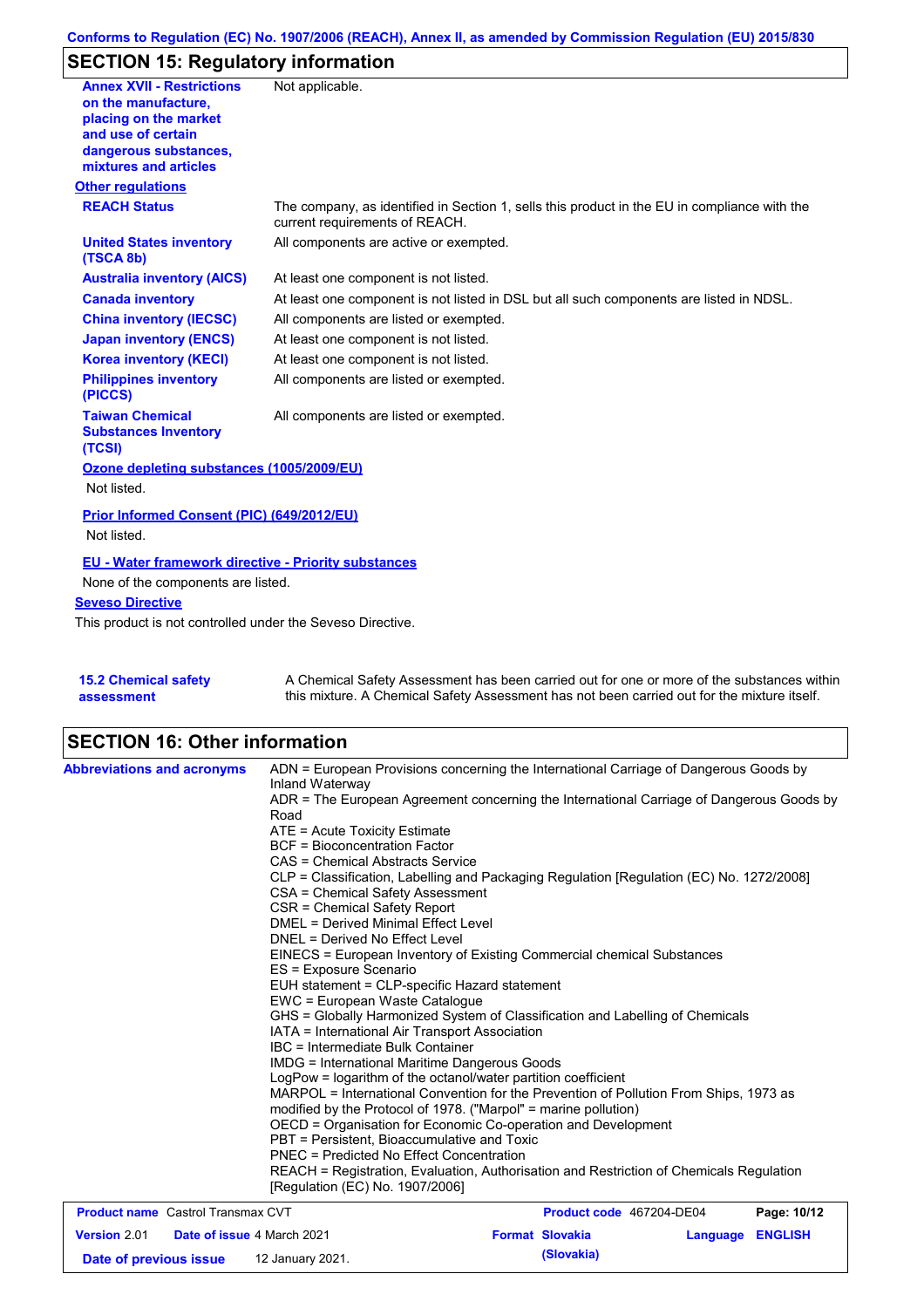## **SECTION 16: Other information**

RID = The Regulations concerning the International Carriage of Dangerous Goods by Rail RRN = REACH Registration Number SADT = Self-Accelerating Decomposition Temperature SVHC = Substances of Very High Concern STOT-RE = Specific Target Organ Toxicity - Repeated Exposure STOT-SE = Specific Target Organ Toxicity - Single Exposure TWA = Time weighted average UN = United Nations UVCB = Complex hydrocarbon substance VOC = Volatile Organic Compound vPvB = Very Persistent and Very Bioaccumulative Varies = may contain one or more of the following 64741-88-4 / RRN 01-2119488706-23, 64741-89-5 / RRN 01-2119487067-30, 64741-95-3 / RRN 01-2119487081-40, 64741-96-4/ RRN 01-2119483621-38, 64742-01-4 / RRN 01-2119488707-21, 64742-44-5 / RRN 01-2119985177-24, 64742-45-6, 64742-52-5 / RRN 01-2119467170-45, 64742-53-6 / RRN 01-2119480375-34, 64742-54-7 / RRN 01-2119484627-25, 64742-55-8 / RRN 01-2119487077-29, 64742-56-9 / RRN 01-2119480132-48, 64742-57-0 / RRN 01-2119489287-22, 64742-58-1, 64742-62-7 / RRN 01-2119480472-38, 64742-63-8, 64742-65-0 / RRN 01-2119471299-27, 64742-70-7 / RRN 01-2119487080-42, 72623-85-9 / RRN 01-2119555262-43, 72623-86-0 / RRN 01-2119474878-16, 72623-87-1 / RRN 01-2119474889-13

#### **Procedure used to derive the classification according to Regulation (EC) No. 1272/2008 [CLP/GHS]**

| <b>Classification</b>                                                              |                             |                                                                                 | <b>Justification</b>                                                                    |  |  |  |
|------------------------------------------------------------------------------------|-----------------------------|---------------------------------------------------------------------------------|-----------------------------------------------------------------------------------------|--|--|--|
| Not classified.                                                                    |                             |                                                                                 |                                                                                         |  |  |  |
| <b>Full text of abbreviated H</b><br>H <sub>304</sub><br>H319<br><b>statements</b> |                             | May be fatal if swallowed and enters airways.<br>Causes serious eye irritation. |                                                                                         |  |  |  |
| <b>Full text of classifications</b><br>[CLP/GHS]                                   | Asp. Tox. 1<br>Eye Irrit. 2 |                                                                                 | <b>ASPIRATION HAZARD - Category 1</b><br>SERIOUS EYE DAMAGE/EYE IRRITATION - Category 2 |  |  |  |
| <b>History</b>                                                                     |                             |                                                                                 |                                                                                         |  |  |  |
| Date of issue/ Date of<br>revision                                                 | 04/03/2021                  |                                                                                 |                                                                                         |  |  |  |
| Date of previous issue                                                             | 12/01/2021.                 |                                                                                 |                                                                                         |  |  |  |
| <b>Prepared by</b>                                                                 | <b>Product Stewardship</b>  |                                                                                 |                                                                                         |  |  |  |

#### **Indicates information that has changed from previously issued version.**

### **Notice to reader**

All reasonably practicable steps have been taken to ensure this data sheet and the health, safety and environmental information contained in it is accurate as of the date specified below. No warranty or representation, express or implied is made as to the accuracy or completeness of the data and information in this data sheet.

The data and advice given apply when the product is sold for the stated application or applications. You should not use the product other than for the stated application or applications without seeking advice from BP Group.

It is the user's obligation to evaluate and use this product safely and to comply with all applicable laws and regulations. The BP Group shall not be responsible for any damage or injury resulting from use, other than the stated product use of the material, from any failure to adhere to recommendations, or from any hazards inherent in the nature of the material. Purchasers of the product for supply to a third party for use at work, have a duty to take all necessary steps to ensure that any person handling or using the product is provided with the information in this sheet. Employers have a duty to tell employees and others who may be affected of any hazards described in this sheet and of any precautions that should be taken. You can contact the BP Group to ensure that this document is the most current available. Alteration of this document is strictly prohibited.

| <b>Product name</b> Castrol Transmax CVT |                                   |                  | <b>Product code</b> 467204-DE04 |                        | Page: 11/12             |  |
|------------------------------------------|-----------------------------------|------------------|---------------------------------|------------------------|-------------------------|--|
| <b>Version 2.01</b>                      | <b>Date of issue 4 March 2021</b> |                  |                                 | <b>Format Slovakia</b> | <b>Language ENGLISH</b> |  |
| Date of previous issue                   |                                   | 12 January 2021. |                                 | (Slovakia)             |                         |  |